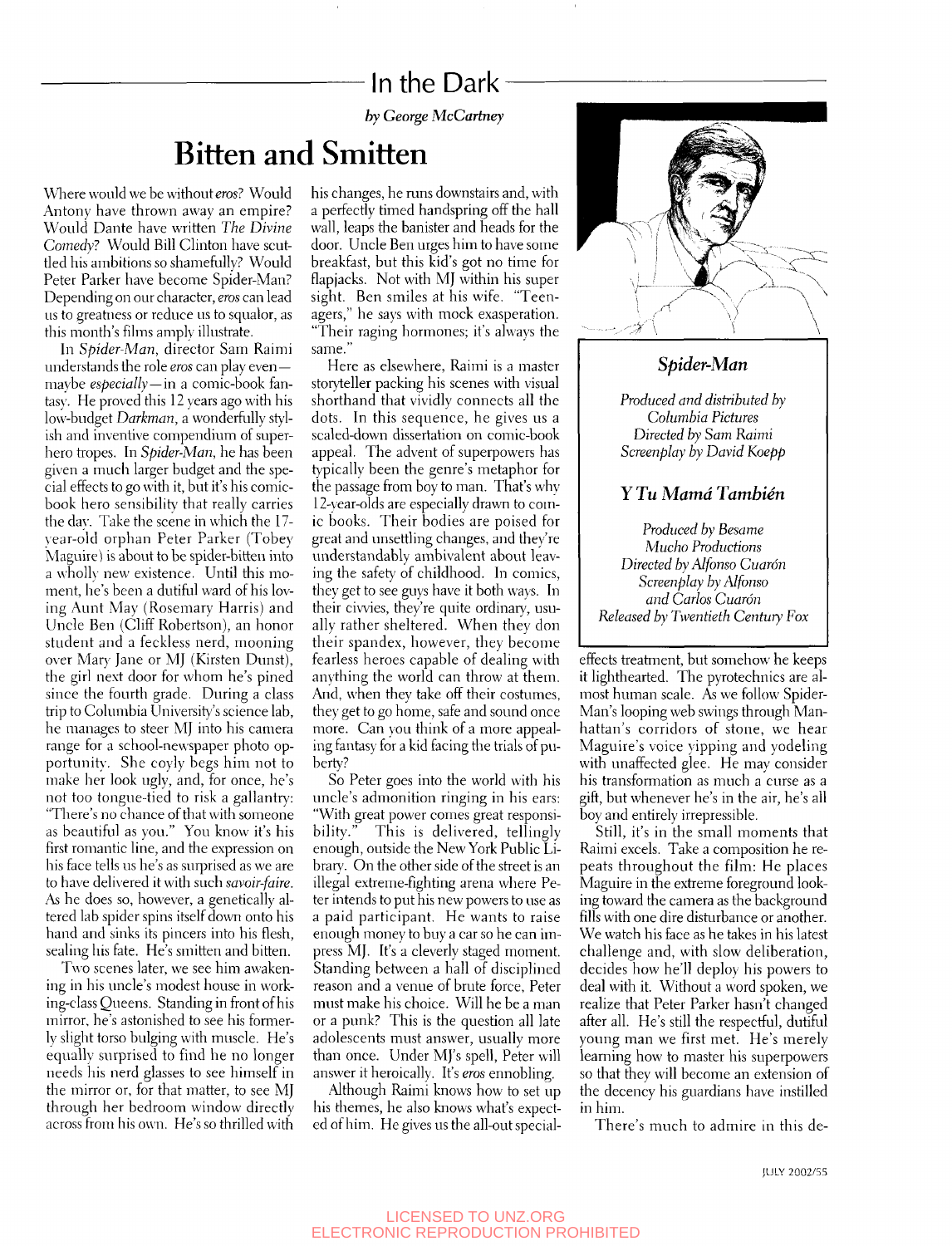lightful entertainment, not the least of which is a scene in which Peter's Aunt May is reciting the Lord's Prayer as the Green Goblin, Spider-Man's archvillain, bursts into her bedroom. "Deliver us from evil," she continues before confronting him. Indeed.

y *Tu Mama Tambien,* the highly touted film by Mexican director Alfonso Cuaron, also deals with teenage confusion. Here, however, the kids are so thoroughly besotted by eros that they merely succumb to desire. They're far too selfabsorbed and indolent to let its power ennoble them. This is part of Cuaron's satiric intention. He wants to confront us with the moral vacuum of upper-class Mexican life. Satire, however, is supposed to leave us enlightened. Cuaron's merely left me depressed.

This film is the worst kind of pornography: the high-minded sort. I'm sure Cuaron would dispute this charge vehemently. He was on National Public Radio recently informing the admiring Terry Gross that his film is too important not to be seen by everyone aged 15 on up. Its full-press sex, he assured Terry, was merely incidental to his biting social commentary. And, sure enough, as the film bounces from one erotic escapade to another, we're treated to the ceaseless drone of its narrator's dour observations. You'll undoubtedly be surprised to learn that Mexico went to the chihuahuas during its 71-year experiment with one-party democracy under the lately defeated Partido Revolucionarico Institucional (PRI) regime and that the country is engulfed in class antagonism, sexism, police abuse, official corruption, and, of course, drugs galore. These "revelations," I suppose, explain why so many enlightened reviewers have hailed *Mama* as Mexico's latest breakthrough movie. It fuses the moral fervor of *The Grapes of Wrath* with the lubricious fun of *Debbie Does Dallas.* Well, no, that's not correct. The sex Cuaron serves up is deliberately made to look dispiriting. This is another of his winning points. On top of everything else, he reveals men to be completely useless when it comes to pleasing women. You can hear the murmuring in the dark, "How true, how true!" We get to see plenty of sex scenes performed in the buff, much of it staged in a manner that makes it seem that the performers didn't stop at mere simulation. But through it all you can see Cuaron behind his camera, waving an admonishing finger at the way Latin *machismo* suffocates women's rights.

Our eyes are opened to all these issues and more as we follow the libidinous adventures of two teenage wastrels, Tenoch Iturbide (Diego Luna), the son of a wealthy businessman connected to the corrupt Zedillo government of the late 1990's, and Julio Zapata (Gael Garcia Bernal) a lower-middle-class kid from a broken family. (Note the names: Iturbide comes from a ruling-class family, and Zapata, of course, is the failed peasant revolutionary. Accordingly, the boys' troubled friendship is supposed to mirror Mexican class misunderstandings.)

Attending a family wedding at the Iturbide estate, the boys come across Luisa (Maribel Verdú), the wife of Tenoch's cousin. She's 28, bored, and, for the moment, on her own. The boys draw the only conclusion their undisciplined hormones will permit: She wants to be seduced. They invite her to come with them to a nonexistent beach they snickeringly call the "Mouth of Heaven." It's their idea of clever sexual innuendo referring to oral sex. Whether or not Luisa gets the joke, she knows adolescent boors when she meets them and quickly brushes them off. A few days later, however, her husband drunkenly confesses that he's slept with another woman. Devastated, Luisa decides to leave and humiliate him. She calls the boys to say that she will accept their invitation. Flummoxed though they are, the lads eagerly prepare for the trip to their mythical beach. As it turns out, they do find a beach named the Boca del Cielo, a name that will have several ramifications by the time their adventure ends.

Before they arrive at their would-be erotic paradise, they drive into the countryside beyond Mexico City, encountering time and again impoverished Mexicans being pushed around by the police and exploited by the upper class. Our self-absorbed trio, however, glides by, unconcerned with the political plight of the less fortunate. They're far too intent on the sexual politics inside their car. In an attempt to assert herself, Luisa decides to seduce first one boy and then the other. To her rueful amusement, both turn out to be sexually inept. Dedicated masturbators, they're much better at solo performances than duos. Compounding their failure in technique, they become territorial about their companion, screaming at each other over who has rights to her. Only when Luisa threatens to dump them both does their outraged *machismo*  settle down. Luisa rewards their newly acquired docility by taking on both at once in a drunken mini-orgy that leaves the boys thoroughly dismayed at the polymorphous nature of their libido. It's feminism triumphant.

I recently criticized *Monster's Ball* for including sex scenes that disrupt the fictional contract between storyteller and audience. Here, too, the actors' nakedness undercuts their performances irremediably. Until Miss Verdú takes off her clothes, she's quite believable as the wronged woman going on an ill-advised spree to spite her loutish hubby. Her credibility disappears, however, with her blouse. Once it is discarded, we can't help noticing she's wearing a pair of silicon-pumped breasts. These biotech marvels hardly comport with her role. Until her husband's confession, she was supposed to be a chaste and loving wife, not a vain tart deploying a sexual arsenal to manipulate the more oafish sex. You just can't help thinking that beneath her stiffened breasts beats an equally unyielding heart.

Luna's and Bernal's nakedness raises a different question. I found myself wondering how old the boys were. The characters they're playing are supposed to be 17. Clothed or unclothed, the actors look no older, and Luna could easily pass for a year or two younger. So, as I watched the film, I couldn't help wondering whether I was witnessing a grown woman molesting minors on camera. (As it turns out, the boys were 20 and 22, respectively, when the film was shot. The spectacle, however, is no less troubling.

Many mainstream critics have pointed out that *Mama* handles its erotic material with an honesty and naturalness sadly missing from American teen sex comedies. Does this license kids playing kids having sex on screen? How will these young actors behave with women as they grow older? True, Cuaron gives them and us—plenty of cautions. He pushes all the right political buttons regarding male insensitivity and women's rights and, further, makes sure we understand that sex without loving intimacy leaves its participants lonelier and more confused than they began. But if he's inviting 15 year-olds to his film, he's either a fraud or a fool. In the presence of a naked and willing babe, most young men are far too hormonally disturbed to heed his higherminded messages. The only discipline they'll abide is that imposed by womanly chastity. Oddly, Cuaron has left this out of his catalog of advice.  $\bullet$ 

56/CHRONiCLES

#### LICENSED TO UNZ.ORG ELECTRONIC REPRODUCTION PROHIBITED